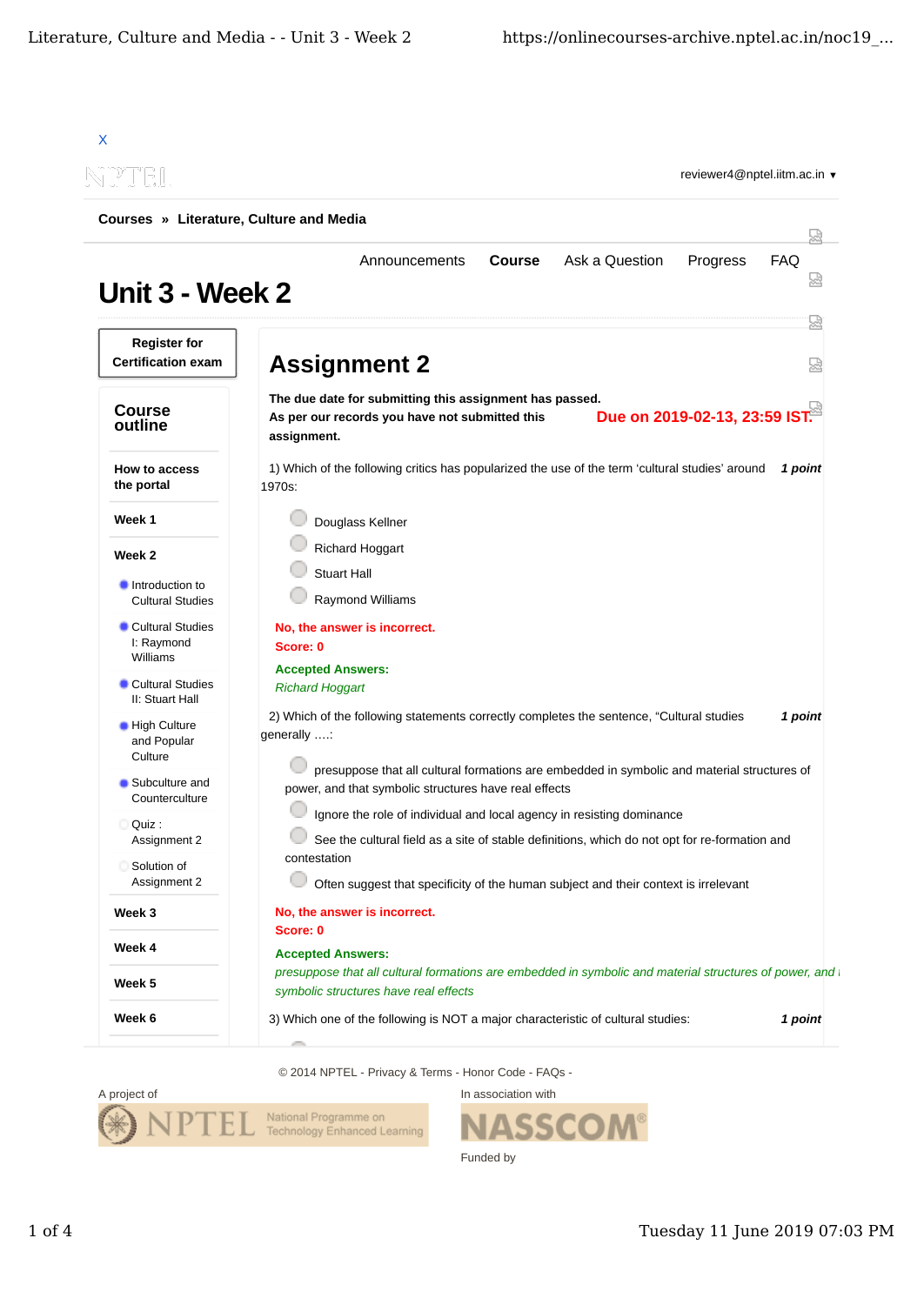| Week 11                              | knowledge, or to overcome the split between tacit forms of knowledge; i.e., intuitive knowledge<br>ce De<br>and objective forms of knowledge.                                                                                                                                                                                                                                                                |
|--------------------------------------|--------------------------------------------------------------------------------------------------------------------------------------------------------------------------------------------------------------------------------------------------------------------------------------------------------------------------------------------------------------------------------------------------------------|
| Week 12                              | In cultural studies, culture performs two functions. It is both the object of study and the<br>location of political critique and action – it is both an intellectual and pragmatic exercise.                                                                                                                                                                                                                |
| <b>DOWNLOAD</b><br><b>VIDEOS</b>     | No, the answer is incorrect.<br>Score: 0                                                                                                                                                                                                                                                                                                                                                                     |
| <b>Text Transcript</b>               | <b>Accepted Answers:</b>                                                                                                                                                                                                                                                                                                                                                                                     |
| <b>Interaction</b><br><b>Session</b> | Cultural Studies however may not endeavor to uncover and reconcile the division of knowledge, or a<br>overcome the split between tacit forms of knowledge; i.e., intuitive knowledge and objective forms of<br>넓<br>knowledge.                                                                                                                                                                               |
|                                      | 4) Cultural Studies is committed to an ethical and moral evaluation of modern society and to a 1 point<br>X<br>radical line of political action. It can be viewed as a critical project of social reconstruction through<br>political involvement.                                                                                                                                                           |
|                                      | ఏ<br>The above statement is not true.                                                                                                                                                                                                                                                                                                                                                                        |
|                                      | The above statement is mostly true.                                                                                                                                                                                                                                                                                                                                                                          |
|                                      | 덣                                                                                                                                                                                                                                                                                                                                                                                                            |
|                                      | The above statement is true only in the context of British cultural studies.                                                                                                                                                                                                                                                                                                                                 |
|                                      | None of the above                                                                                                                                                                                                                                                                                                                                                                                            |
|                                      | No, the answer is incorrect.<br>Score: 0                                                                                                                                                                                                                                                                                                                                                                     |
|                                      | <b>Accepted Answers:</b><br>The above statement is mostly true.                                                                                                                                                                                                                                                                                                                                              |
|                                      | 5) Conjunctural Analysis, which seeks to move beyond reductionist applications of Marxism<br>1 point<br>defining economic situation/class as the sole governing factor of social formations and looks at a<br>combination of events, is credited to:                                                                                                                                                         |
|                                      | Richard Hoggart<br>E.P.Thompson<br>Raymond Williams<br><b>Stuart Hall</b><br>No, the answer is incorrect.                                                                                                                                                                                                                                                                                                    |
|                                      | Score: 0                                                                                                                                                                                                                                                                                                                                                                                                     |
|                                      | <b>Accepted Answers:</b><br><b>Raymond Williams</b>                                                                                                                                                                                                                                                                                                                                                          |
|                                      | 6) Which of the following can be considered as an apolitical reading of literary texts:<br>1 point                                                                                                                                                                                                                                                                                                           |
|                                      | New Historicism<br><b>Cultural Materialism</b>                                                                                                                                                                                                                                                                                                                                                               |
|                                      | Marxism                                                                                                                                                                                                                                                                                                                                                                                                      |
|                                      | Feminism                                                                                                                                                                                                                                                                                                                                                                                                     |
|                                      | No, the answer is incorrect.<br>Score: 0                                                                                                                                                                                                                                                                                                                                                                     |
|                                      | <b>Accepted Answers:</b><br><b>New Historicism</b>                                                                                                                                                                                                                                                                                                                                                           |
|                                      | 7) Raymond Williams has suggested that culture constantly changes, and that it has two<br>1 point<br>aspects: traditional and creative. The known meanings and directions which all members can<br>participate in, and the unknown meanings and observations which are offered and tested, are<br>integrated in his 'Analysis of Culture'. Which of the following statements is NOT correct in this context: |
|                                      | He developed his analysis of culture to answer 'What is Culture?'                                                                                                                                                                                                                                                                                                                                            |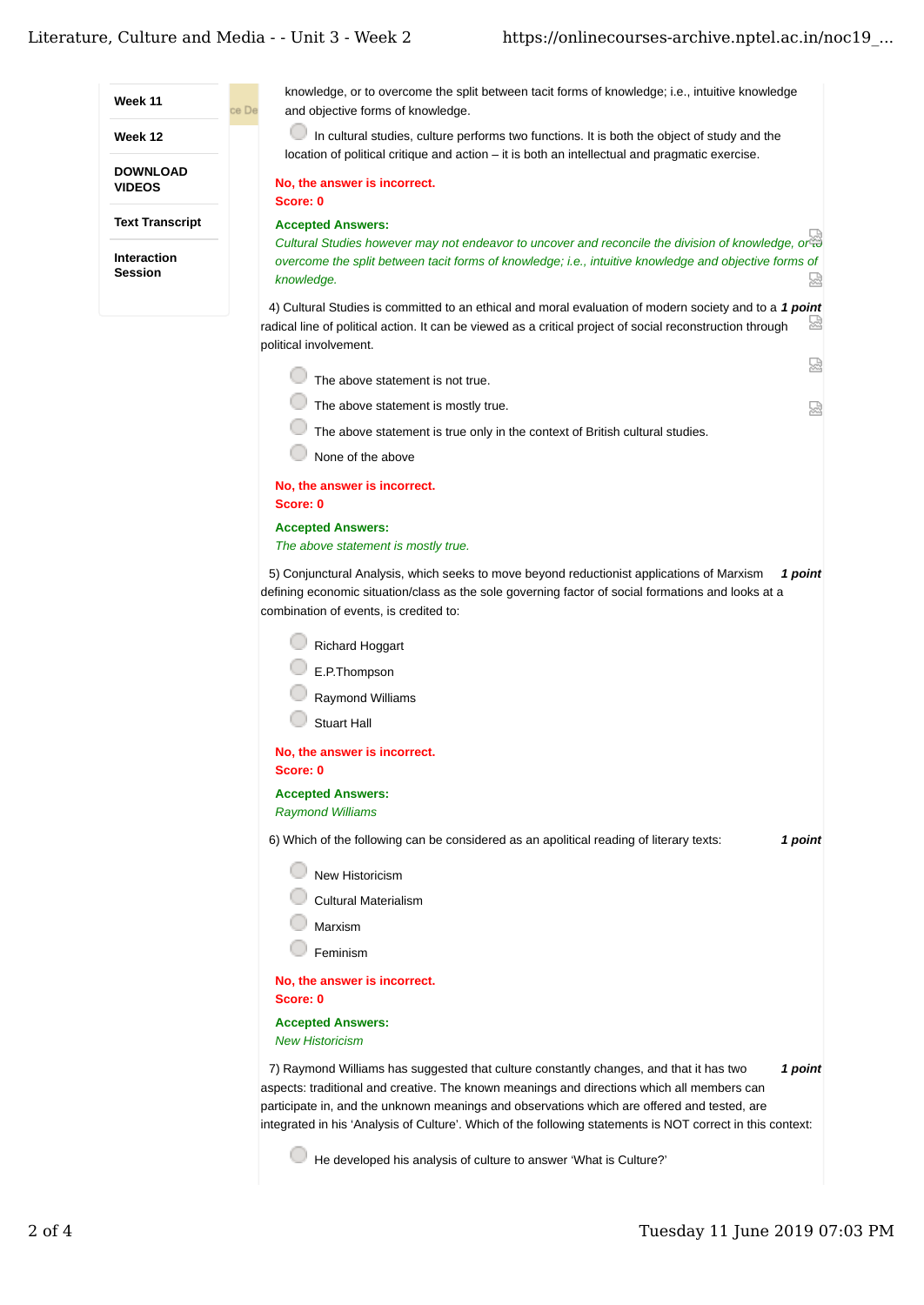$\bigcirc$  He developed his analysis to understand culture by analyzing the various expressive cultural forms. His analysis of culture contravenes the involvement of interpretation and reconstruction of ways of life.  $\Box$  He also outlines three general categories in the definition of culture. **No, the answer is incorrect. Score: 0** 赑 **Accepted Answers:** *His analysis of culture contravenes the involvement of interpretation and reconstruction of ways of life.* 8) *1 point* In the context of Culture Studies, 'High Culture' is understood as: 덨  $\Box$  The best that has been thought and written in the world Literary forms which are expressive of a dominant class, ideology 恩 **Merely an aesthetic category** 赑 As a process of spontaneous human development **No, the answer is incorrect. Score: 0 Accepted Answers:** *Literary forms which are expressive of a dominant class, ideology* 9) *1 point* Pierre Bourdieu has talked about four types of capital. They are: Economic, Cultural, Social, Symbolic Economic, Cultural, Knowledge, Symbolic Economic, Cultural, Social, Tangible Economic, Knowledge, Customary, Tangible **No, the answer is incorrect. Score: 0 Accepted Answers:** *Economic, Cultural, Social, Symbolic* 10) *1 point* The term 'Popular Culture was coined in 1984 by: **Johann Gottfried Herder Tony Bennett Pierre Bourdieu** N. Parker **No, the answer is incorrect. Score: 0 Accepted Answers:** *Johann Gottfried Herder* Previous Page Figure 2012 and End